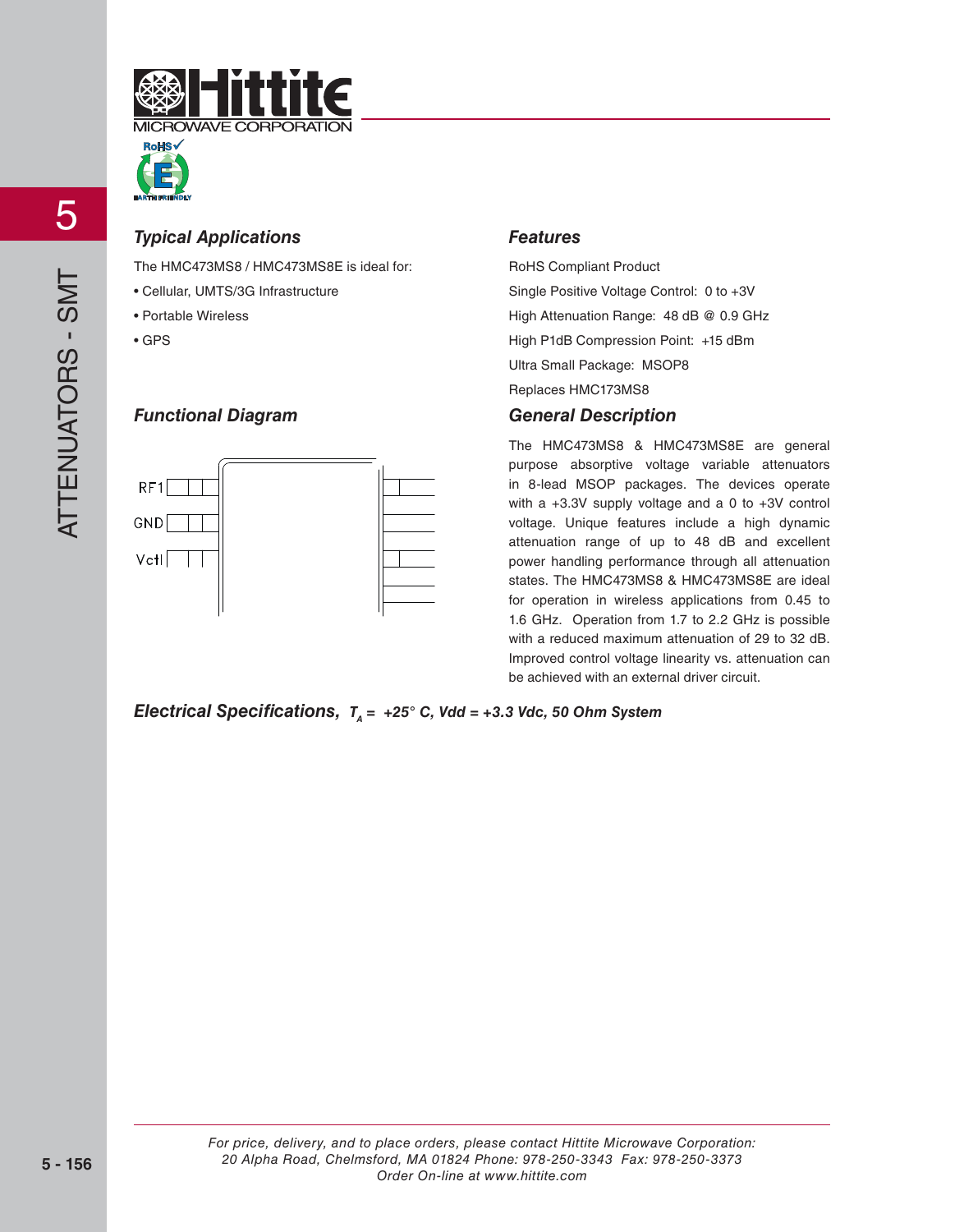

## **RoHS**

#### *Insertion Loss vs. Temperature*



*Input IP3 vs. Control Voltage @ 0.45 GHz*



*Input IP3 vs. Control Voltage @ 1.9 GHz*



## **HMC473MS8 / 473MS8E**

## *GaAs MMIC VOLTAGE VARIABLE ATTENUATOR, 0.45 - 2.2 GHz*

*Return Loss vs. Control Voltage*



*Input IP3 vs. Control Voltage @ 0.9 GHz*



*Input IP3 vs. Control Voltage @ 2.1 GHz*



*Information furnished by Analog Devices is believed to be accurate and reliable. However, no* | For price, deliverv, and to place orders: Analog *20 By Analog Devices for its use, nor for any infringements of patents or other | One Technology Way, P.O. Box 9106, Norwoo*<br>at may result from its use. Specifications subject to change without notice. No or patent rights of Analog Devices. | CITUTI<del>C</del>. 7 OT-3.<br>Consider awners responsibility is assumed by Analog Devices for its use, nor for any infringements of patents or other<br>rights of third parties that may result from its use. Specifications subject to change without notice. No<br>license is gr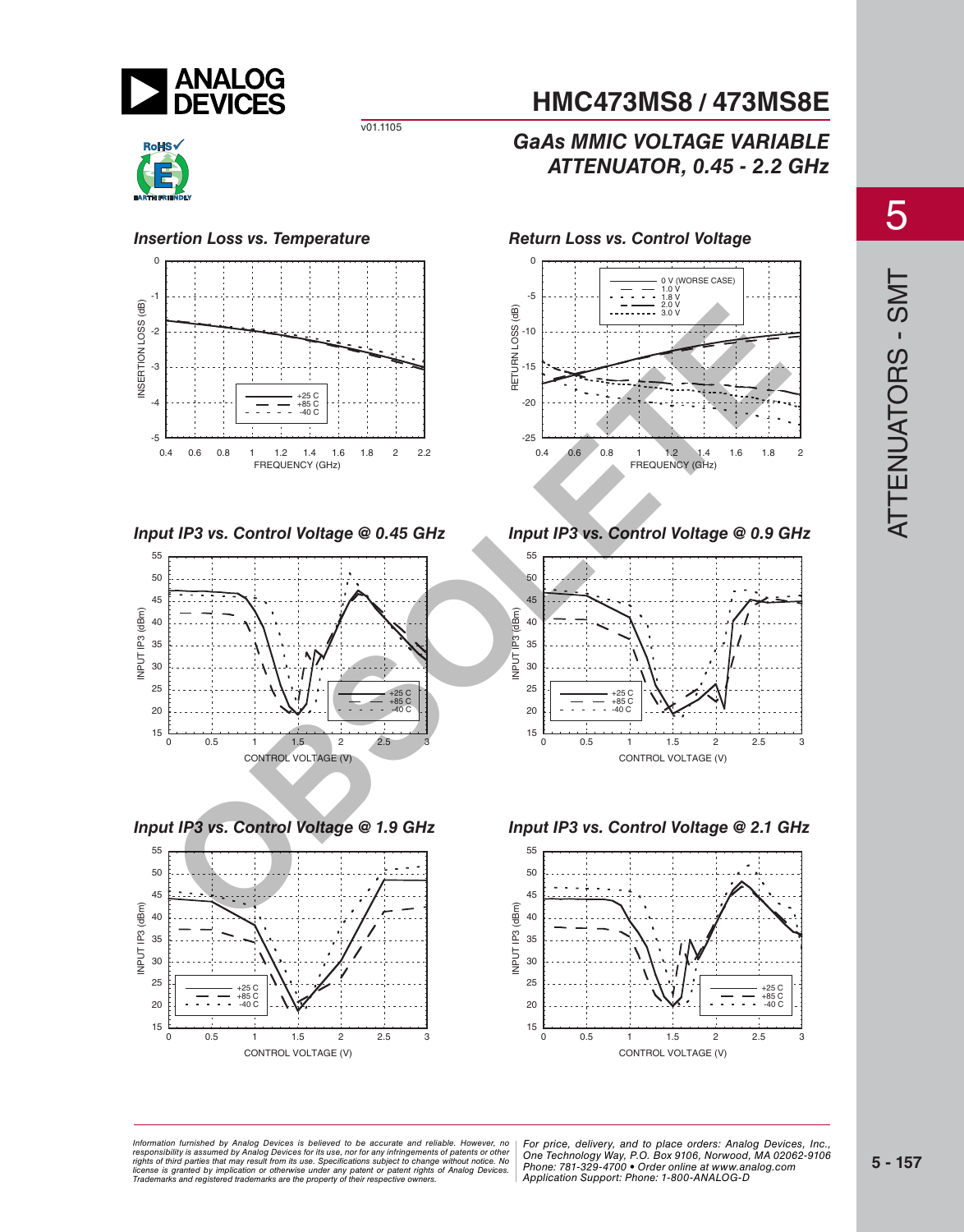



*Relative Attenuation vs. Control Voltage @ 0.45 GHz*



#### *Relative Attenuation vs. Control Voltage @ 0.9 GHz*







## **HMC473MS8 / 473MS8E**

## *GaAs MMIC VOLTAGE VARIABLE ATTENUATOR, 0.45 - 2.2 GHz*



*Return Loss vs. Control Voltage @ 0.9 GHz*



*Return Loss vs. Control Voltage @ 1.9 GHz*



<sub>re</sub><br>In the Analog Devices is believed to be accurate and reliable. However, no | For price, delivery, and to place orders: Analog *20 By Analog Devices for its use, nor for any infringements of patents or other | One Technology Way, P.O. Box 9106, Norwoo*<br>at may result from its use. Specifications subject to change without notice. No or patent rights of Analog Devices. | CITUTI<del>C</del>. 7 OT-3.<br>Consider awners Information furnished by Analog Devices is believed to be accurate and reliable. However, no<br>responsibility is assumed by Analog Devices for its use, nor for any infringements of patents or other<br>rights of third parties th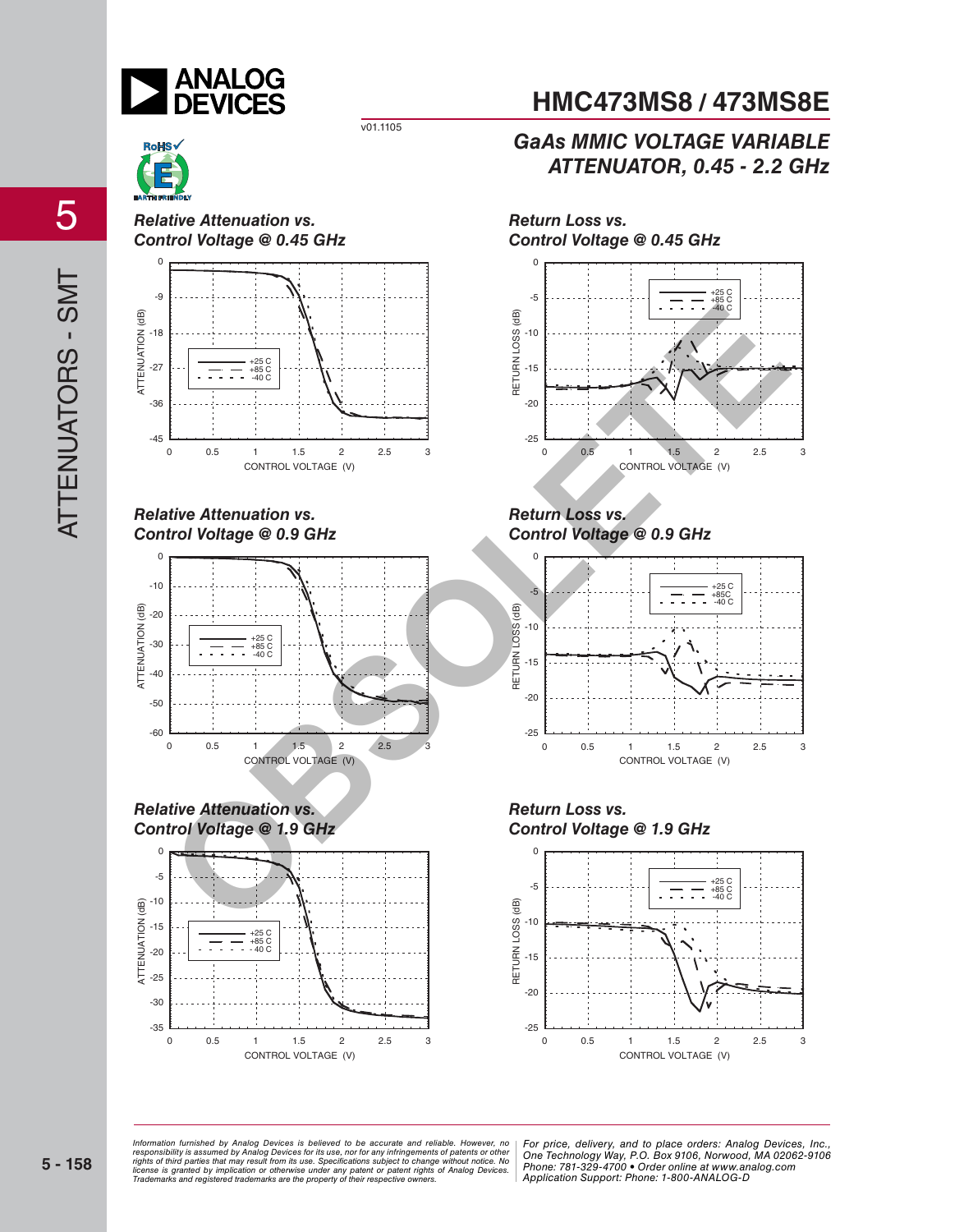

## **RoHS**

*Relative Attenuation vs. Control Voltage @ 2.1 GHz*



*Relative Attenuation vs. Control Voltage*



*Return Loss vs. Control Voltage @ 2.1 GHz*



*GaAs MMIC VOLTAGE VARIABLE*

**HMC473MS8 / 473MS8E**

*ATTENUATOR, 0.45 - 2.2 GHz*

*Worse Case Input P1dB vs. Temperature*



<sub>re</sub><br>In the Analog Devices is believed to be accurate and reliable. However, no | For price, delivery, and to place orders: Analog *20 By Analog Devices for its use, nor for any infringements of patents or other | One Technology Way, P.O. Box 9106, Norwoo*<br>at may result from its use. Specifications subject to change without notice. No or patent rights of Analog Devices. | CITUTI<del>C</del>. 7 OT-3.<br>Consider awners Information furnished by Analog Devices is believed to be accurate and reliable. However, no<br>responsibility is assumed by Analog Devices for its use, nor for any infringements of patents or other<br>rights of third parties th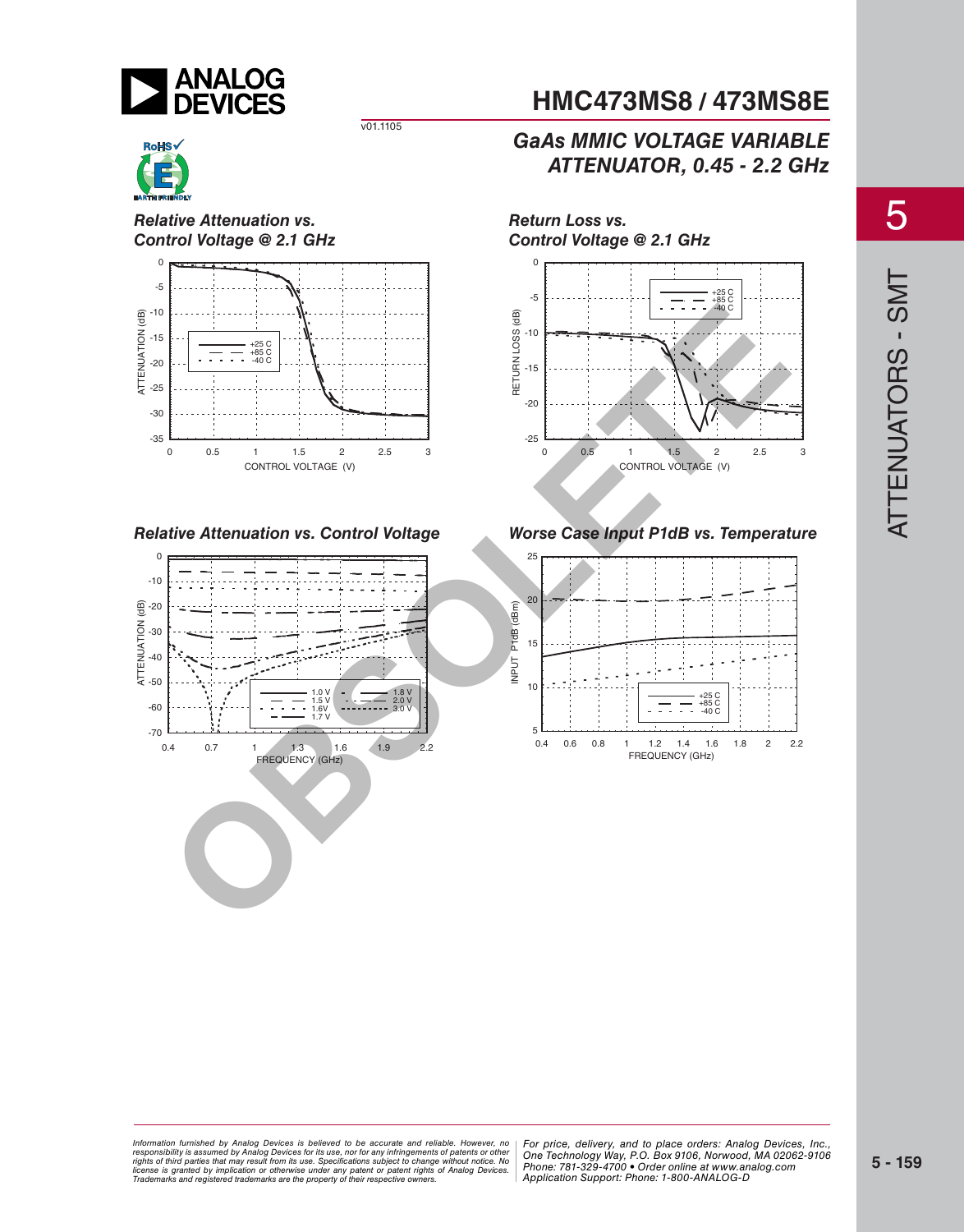

## **RoHS**

## *Absolute Maximum Ratings Control and Bias Voltage*

| $V_{\text{CIL}}$                                          | -0.2 Vdc to Vdd                                            |  |
|-----------------------------------------------------------|------------------------------------------------------------|--|
| Vdd                                                       | $+8$ Vdc                                                   |  |
| <b>Maximum Input Power</b><br>$Vdd = +3.3$ $Vdc$          | Min. Atten.<br>$+29$ dBm<br>$+21$ dBm<br>Attenuation >2 dB |  |
| <b>Channel Temperature (Tc)</b>                           | 150 °C                                                     |  |
| Thermal Resistance $(R_{\tau_{1}})$<br>(junction to lead) | 92 °C/W                                                    |  |
| <b>Storage Temperature</b>                                | $-65$ to $+150$ °C                                         |  |
| <b>Operating Temperature</b>                              | -40 to +85 $\degree$ C                                     |  |
| <b>ESD Sensitivity (HBM)</b>                              | Class 1A                                                   |  |

## *Outline Drawing*





*GaAs MMIC VOLTAGE VARIABLE*

**HMC473MS8 / 473MS8E**

*ATTENUATOR, 0.45 - 2.2 GHz*



ELECTROSTATIC SENSITIVE DEVICE OBSERVE HANDLING PRECAUTIONS



#### NOTES:

- 1. LEADFRAME MATERIAL: COPPER ALLOY
- 2. DIMENSIONS ARE IN INCHES [MILLIMETERS].
- $\hat{\mathbb{S}}$  dimension does not include moldflash of 0.15mm per side.

 $\overline{A}$ . DIMENSION DOES NOT INCLUDE MOLDFLASH OF 0.25mm PER SIDE.

5. ALL GROUND LEADS MUST BE SOLDERED TO PCB RF GROUND.

### *Package Information*

| <b>Part Number</b> | Package Body Material                              | <b>Lead Finish</b> | <b>MSL Rating</b>     | Package Marking <sup>[3]</sup> |
|--------------------|----------------------------------------------------|--------------------|-----------------------|--------------------------------|
| HMC473MS8          | Low Stress Injection Molded Plastic                | Sn/Pb Solder       | $MSL1$ <sup>[1]</sup> | H473<br><b>XXXX</b>            |
| HMC473MS8E         | RoHS-compliant Low Stress Injection Molded Plastic | 100% matte Sn      | $MSL1$ <sup>[2]</sup> | H473<br><b>XXXX</b>            |

[1] Max peak reflow temperature of 235  $^{\circ}$ C

[2] Max peak reflow temperature of 260 °C

[3] 4-Digit lot number XXXX

<sub>re</sub><br>In the Analog Devices is believed to be accurate and reliable. However, no | For price, delivery, and to place orders: Analog *20 By Analog Devices for its use, nor for any infringements of patents or other | One Technology Way, P.O. Box 9106, Norwoo*<br>at may result from its use. Specifications subject to change without notice. No or patent rights of Analog Devices. | CITUTI<del>C</del>. 7 OT-3.<br>Consider awners Information furnished by Analog Devices is believed to be accurate and reliable. However, no<br>responsibility is assumed by Analog Devices for its use, nor for any infringements of patents or other<br>rights of third parties th

*For price, delivery, and to place orders: Analog Devices, Inc., One Technology Way, P.O. Box 9106, Norwood, MA 02062-9106 Phone: 781-329-4700 • Order online at www.analog.com Application Support: Phone: 1-800-ANALOG-D*

**5 - 160**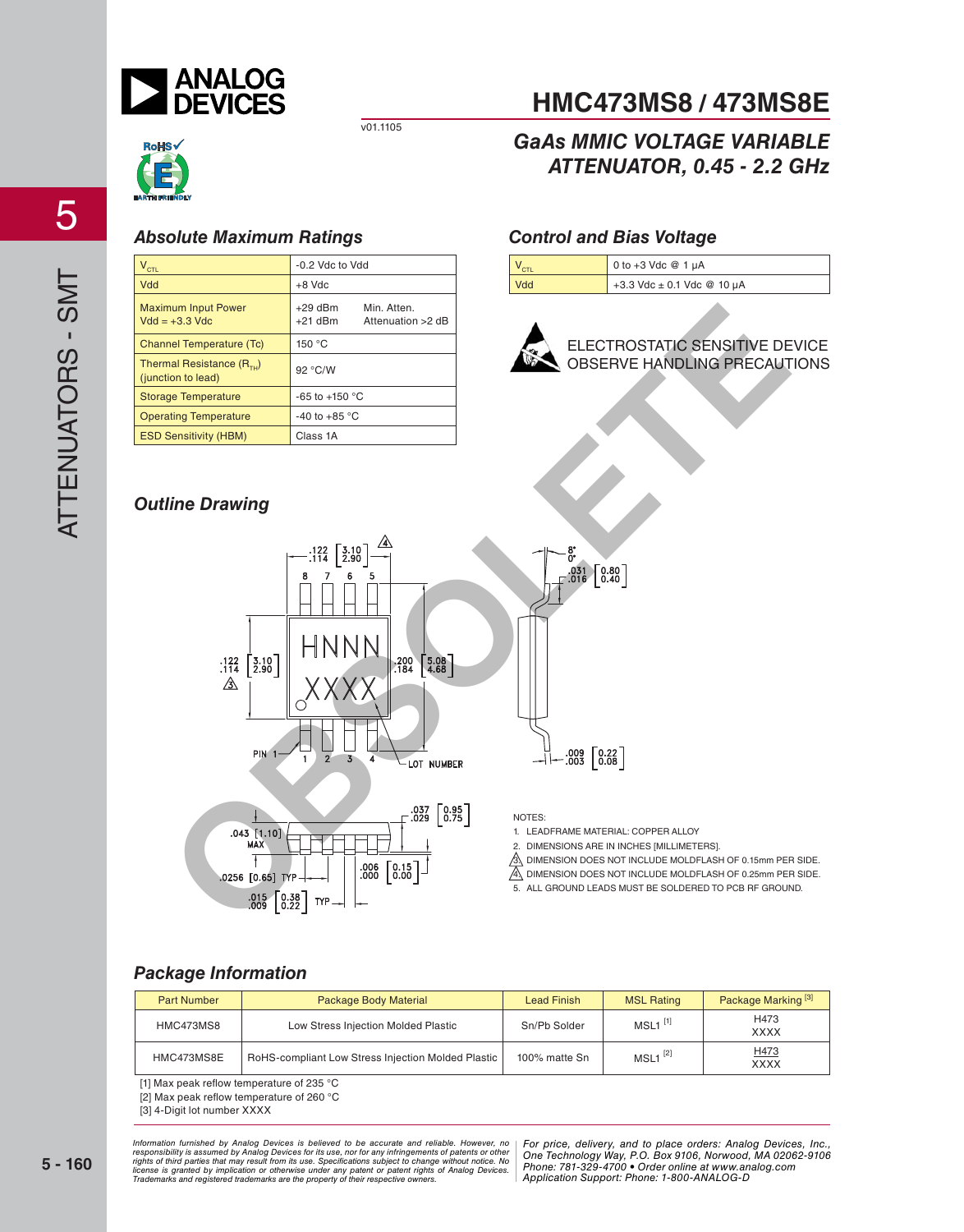

## **HMC473MS8 / 473MS8E**

## *GaAs MMIC VOLTAGE VARIABLE ATTENUATOR, 0.45 - 2.2 GHz*



## *Pin Descriptions*

| <b>Pin Number</b>         | Function                | Description                                                                                                                                     | <b>Interface Schematic</b> |
|---------------------------|-------------------------|-------------------------------------------------------------------------------------------------------------------------------------------------|----------------------------|
| 1, 8                      | RF1, RF2                | These pins are DC coupled and matched to 50 Ohms.<br>DC blocking capacitors are required. 330pF capacitors are<br>supplied on evaluation board. | RF1<br>RF2                 |
| 2, 7                      | GND                     | Pins must connect to RF ground.                                                                                                                 | $Q$ GND                    |
| $\ensuremath{\mathsf{3}}$ | Vctl                    | Control voltage                                                                                                                                 | $\overline{V}$ ctl         |
| 4, 5                      | $\mathsf{N}/\mathsf{C}$ | No Connection. These pins may be connected to RF ground.<br>Performance will not be affected.                                                   |                            |
| 6                         | Vdd                     | Supply Voltage.                                                                                                                                 |                            |
| C                         |                         |                                                                                                                                                 |                            |

<sub>re</sub><br>In the Analog Devices is believed to be accurate and reliable. However, no | For price, delivery, and to place orders: Analog *20 By Analog Devices for its use, nor for any infringements of patents or other | One Technology Way, P.O. Box 9106, Norwoo*<br>at may result from its use. Specifications subject to change without notice. No or patent rights of Analog Devices. | CITUTI<del>C</del>. 7 OT-3.<br>Consider awners Information furnished by Analog Devices is believed to be accurate and reliable. However, no<br>responsibility is assumed by Analog Devices for its use, nor for any infringements of patents or other<br>rights of third parties th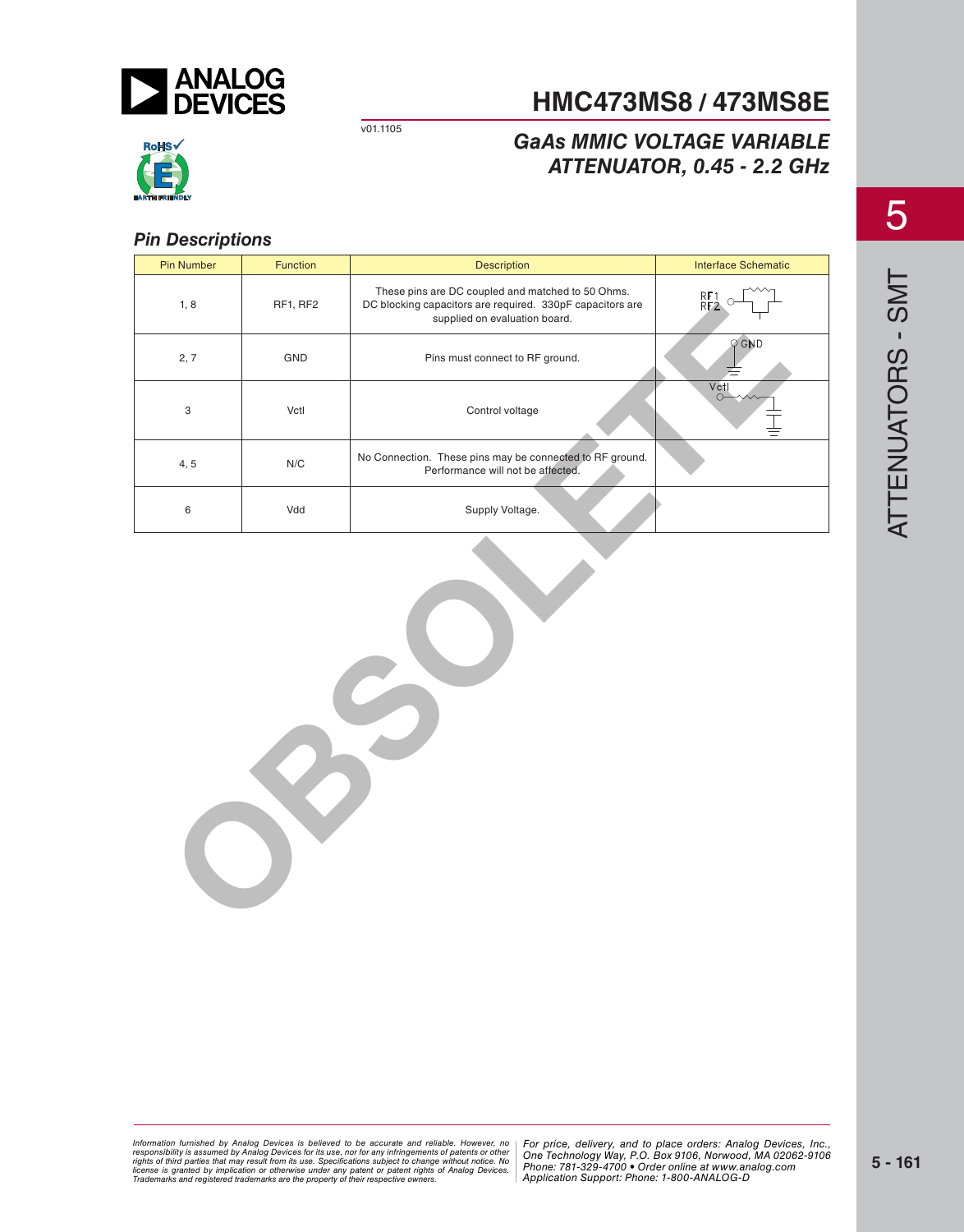

## **HMC473MS8 / 473MS8E**

*GaAs MMIC VOLTAGE VARIABLE*

# RoHS√

## *ATTENUATOR, 0.45 - 2.2 GHz*

## *Attenuation Linearizing Control Circuit For The HMC473MS8 / HMC473MS8E Voltage Variable Attenuator*

A driver circuit to improve the attenuation linearity of the HMC473MS8 & HMC473MS8E can be implemented with a simple op-amp configuration. A *breakpoint* linearization circuit will scale the voltage supplied to the control line of the HMC473MS8 & HMC473MS8E, so that a more linear attenuation vs. control voltage slope can be achieved. A -3.3V and +3.3V supply is required.

Diode and resistor values which define the op-amp gain, and breakpoint were selected to optimize a measured production lot of attenuators at 0.9 GHz. R7 may be varied to optimize the performance of any given attenuator. If the input voltage to the linearizing circuit will not drop below 1.0V, the R9 and D2 may be omitted, and this will greatly reduce the overall power consumption of the driver circuit.

The linearizing circuit has been optimized for 0.9 GHz attenuation applications. A similar approach may be used at other frequencies by adjusting R1 - R9 resistor values.

### *Application Circuit*



### *Required Parts List*

| Part           | <b>Description</b> | <b>Manufacturer</b>   |  |
|----------------|--------------------|-----------------------|--|
| AD822          | Op-Amp             | <b>Analog Devices</b> |  |
| R1             | 10K ohms           | Panasonic             |  |
| R <sub>2</sub> | 200K ohms          | Panasonic             |  |
| R <sub>3</sub> | 7.5K ohms          | Panasonic             |  |
| R <sub>4</sub> | 39K ohms           | Panasonic             |  |
| <b>R5</b>      | 220K ohms          | Panasonic             |  |
| R <sub>6</sub> | 91K ohms           | Panasonic             |  |
| R7             | 910 ohms           | Panasonic             |  |
| R <sub>8</sub> | 51 ohms            | Panasonic             |  |
| R <sub>9</sub> | 100 ohms           | Panasonic             |  |
| D1, D2         | LL4148 D-35        | Digi-Key              |  |

*Information furnished by Analog Devices is believed to be accurate and reliable. However, no* | For price, deliverv, and to place orders: Analog *20 By Analog Devices for its use, nor for any infringements of patents or other | One Technology Way, P.O. Box 9106, Norwoo*<br>at may result from its use. Specifications subject to change without notice. No or patent rights of Analog Devices. | CITUTI<del>C</del>. 7 OT-3.<br>Consider awners responsibility is assumed by Analog Devices for its use, nor for any infringements of patents or other<br>rights of third parties that may result from its use. Specifications subject to change without notice. No<br>license is gr